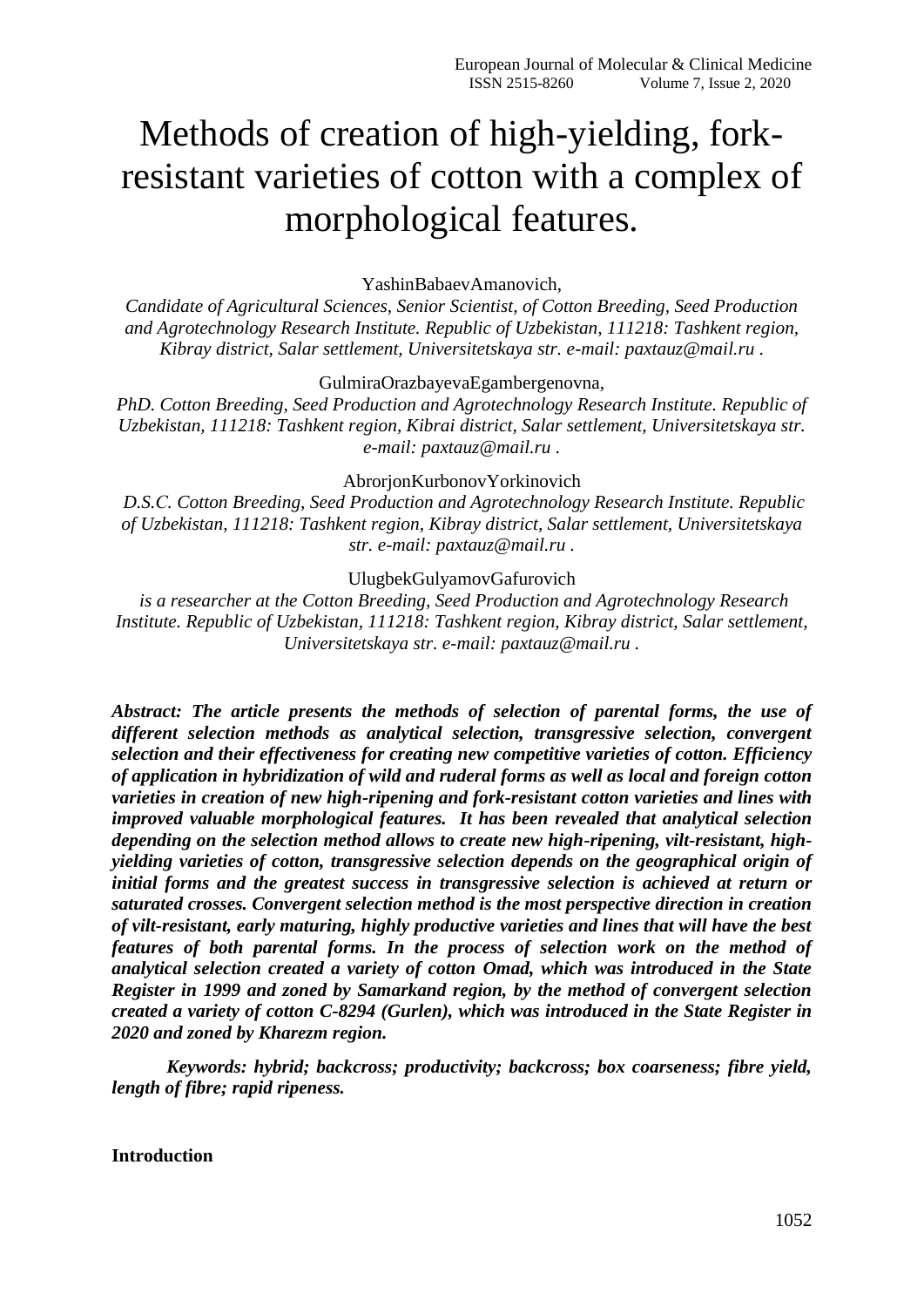Nowadays, it is difficult to find a place in the world where cotton fabric, threads, etc. are not used. Despite a sharp increase in synthetic and artificial fibers, the share of consumption of cotton fibers remains very high. The main supplier of cotton fibre to CIS countries is Uzbekistan, which accounts for over 60% of cotton fibre production.

The variety of soil and climatic conditions in Central Asia pose extremely difficult problems for cotton production. Their peculiarity lies in the fact that by the nature of distribution and intensity of manifestation of meteorological factors there is a significant instability by year and during the vegetation period, which is acutely felt at present due to the drying of the Aral Sea. Soil is also characterized by great diversity and predominance of saline and sandy, low fertility lands. Therefore, these factors create certain difficulties in the cultivation of cotton.

In research work on cotton genetics and selection great success has been achieved due to classical methods of selection, but at this stage it is necessary to use new effective methods in selection, as well as to improve methods of hybridization and selection of plants in accordance with the latest achievements of genetic science.

One of the most classical methods of selection of pairs is their selection on the principle of geographical and genetic remoteness. Therefore - selection of parent pairs is the main task of selection. It is necessary to select pairs so that one of the parents was more rapidly maturing, resistant to fork than the zoned varieties.

The most common method of selection with cotton is inter-variety, interlinear and remote intraspecific hybridization. Much attention is paid to the study and selection of initial parental forms by phases of development, productivity, quality and yield of fiber, the size of the boxes, resistance to verticillese fork and other major diseases and pests (fusarium vilt, black root rot, homosis and macrosporiose). Foreign varietal specimens and domestic varieties and lines showing themselves to be the most suitable for this region were used as the initial material for breeding work.

In selection work we widely use in crosses geographical distant forms for obtaining hybrids with increased vitality and their adaptability for different cotton-sowing regions of Uzbekistan.

As a result of many years of breeding work, we have come to the conclusion that in inter-grade, interlinear and remote ecological-geographical crosses preference is given to maternal and paternal forms, which are characterized by high silt resistance, rate of maturity, productivity, yield and quality of fiber, high mass of raw cotton, drought resistance, etc. signs.

At remote intraspecific hybridization with ruderal and wild forms, as well as at interspecific hybridization with other types it is necessary to use backcrosses, i.e. repeated, saturated, and other types of crosses, as one, two, three and four repeated crosses with the best parent forms give good results in creation of new high-ripening and fork-resistant varieties and lines of cotton with improved valuable morphological features.

It should be noted that in breeding work great importance is attached to analytical and synthetic method of selection, as well as various methods of evaluation and selection of plants for early maturation, silt resistance, yield and fiber length, etc. morphological and physiological and biochemical features.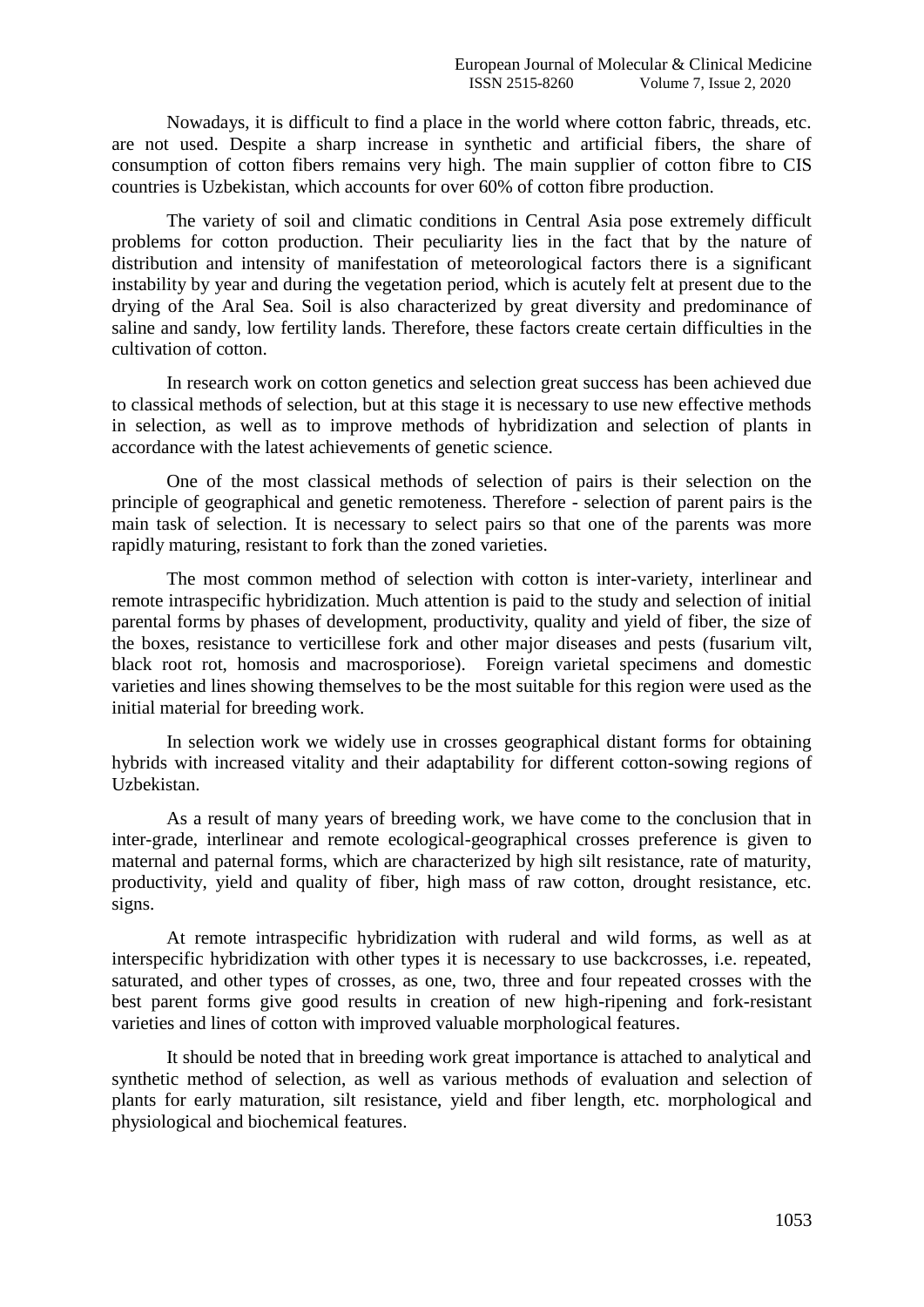The most common selection methods in cotton breeding are individual and mass selection. Stabilizing, periodic, pedigree and other selection methods as well as methods of convergent and transgressive selection on other agricultural crops are widely used.

### **Analytical Selection**

Analytical selection - selection is based on the use of raw material from natural variety populations by decomposing them into separate lines. By the method of analytical selection L.V. Rumshevich has deduced from unstable to fork variety 8517 relatively vilt resistant variety 115-F, and from susceptible variety 2034 has created with increased resistance to fork on a natural contaminated background variety 131-F and 137-F.

P.V. Mogilnikov in 1929-1931, by selecting resistant plants on the naturally contaminated field from the original Akala-036 sample, developed variety 36-m-2, which was superior to the original in terms of economically valuable features and relatively higher forilt resistance.

I.S. Varuntsyan in 1929) from the variety King Karayazsky has deduced a line L-915, and from the variety Delphoz line L-0700, which had an increased resistance to fork on a naturally contaminated background.

И. Veliyev (1950) by method of selection of King-Karayazsky variety developed variety 01363, and from Stonvale variety 01551, which had relatively high resistance to fork on a natural contaminated field.

F.V. Wojtenok writes that searching for immune individuals within a constant variety will not be very effective, since the created varieties are relatively homozygous in terms of their filt resistance and other characteristics. But it does not exclude the possibility of selection of villto-resistant individuals due to some factors causing changes in this feature in plants changing under the influence of natural variability of immunological properties of cotton (1971).

Wad (1971). A. Avtonomov developed from C-6526 varietyopopulation a highly productive, vilt-resistant variety of cotton C-6530, which has fiber quality of type IV and fiber yield of 38.0-40.0% (1993).

The soon-growing, low-growth forked-resistant variety Omad was developed by analytical method from variety L-02, which had a vegetation period of 125-130 days, plant height of 40-50 cm, raw cotton mass of 6.0-6.5 g, yield 37.0-38.0% and fiber length of 31.5-34.5 mm. It is inferior to the Tashkent-1 variety in terms of wilt resistance.

In the process of selection work, we isolated separate families from L-02 varietyopopulation, which differed in the height of the plant, rate of maturity, fork resistance, length and quality of the fiber and the rate of opening of boxes.

Stabilizing selections were made on the best relatively homogeneous families according to the complex of morphological features as well as fork resistance.

Next year, on a relatively leveled selection material, we carried out an individual selection in order to test them for stabilization of morphological features and fork resistance on a natural infectious fork background. The next year on the best homogeneous families we have carried out repeated stabilizing selection on the basis of marker features and individual selection of vilt resistant plants with a complex of useful morphological features. This cycle was carried out within 5 years.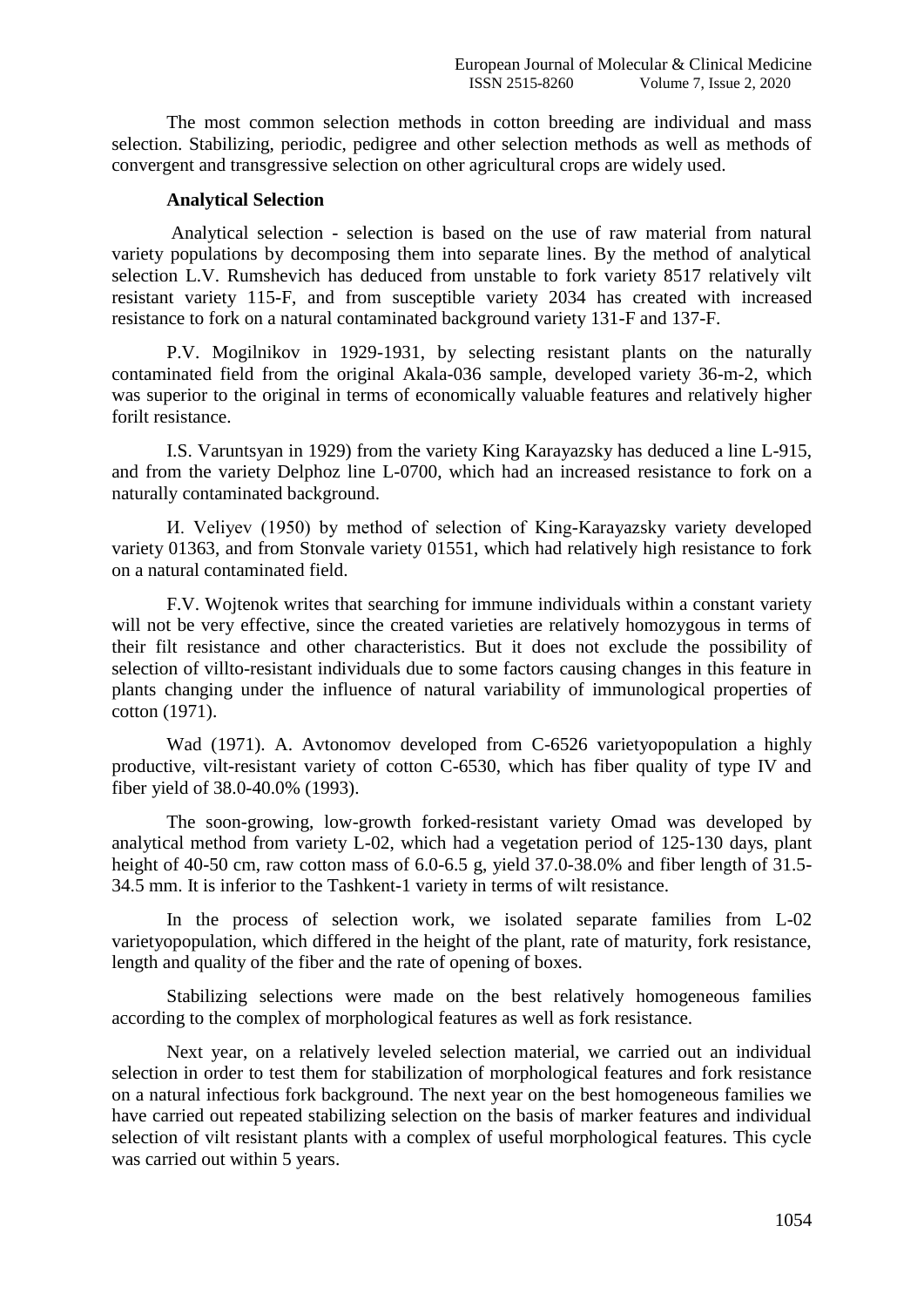Later, on the basis of this selection method, we created an early-ripening low-growth homozygous line-158, which is the ancestor of the Omad variety.

Short ripened fork-resistant low-growth variety Omad has a large egg-shaped elongated box (6-7 g), fiber yield 35-36%, fiber length 35-36 mm, the fiber is thin, white and transparent, metric number (tone) 6000-6400, the relative breaking load 28.0-29.0 g. P./tex, micronair 4.4-4.6. Seeds are large, gray, weight of 1000 pcs of seeds 130-135 g. Oil content 18-20%. The length of vegetation period is 105-115 days. With good agricultural machinery variety Omad gives 40.0-45.0 c / ha harvest. Since 1999, entered in the State Register.

## *Transgressive breeding*

The theoretical foundations of transgressive breeding are based mainly on the third Mendeleev law on independent inheritance or the law of free gene combination. This method is based on the fact that many breeding features, primarily yield, rate of maturity, yield and quality of fibers, filt resistance, etc. features are controlled by many genes. That's why genes combination in new genotype affects not separate signs but if possible all positive and negative acting signs, which are determined by hereditary factors. At the same time, it should be noted that transgressive selection largely depends on random factor. An increase in the number of transgressive plants with a complex of useful features can be achieved by preliminary study of the genetic potential of the initial forms attracted for interbreeding. It should be noted that different traits are controlled by different dominant and recessive genes, which at simple intraspecific and complex crosses can give different combination of genes, and at distant intraspecific and interspecific completely different combination of genes, which give a transgressive cleavage with a new combination of signs of superior parent forms in terms of speed, fork resistance, yield, mass of raw cotton in one box, yield and fiber length, which is very important for the breeding process.

The results of study of paired intraspecific, remote intraspecific and interspecific hybrids F1-F8 and backcross hybrids F1B1-F5B1-F4B2 and F3B3 and subsequent generations show that etching of transgressive plants having a complex of useful morphological features (rate of maturity, yield, yield and fiber length, box size, fork resistance, height of the plant, etc.) is about 1-2 percent in each hybrid combination. At the same time, it should be noted that transgressions are observed only when one or both parents do not possess a genotype that provides an extreme degree of phenotypic expression of the feature. There are transgressions of phenotypes when continuous hereditary or non-hereditary changes fluctuate around a certain average, and variability when monogenically controlled features are not fully dominated, in which the distribution curves of hybrid individuals go beyond parental forms, both left and right.

The analysis of complex hybrids by crossing hybrids of the first generation among themselves give a large number and wider formative process in the manifestation of transgressive plants of breeding value. Similar results have been obtained for remote intraspecific and interspecific hybrids F2 and in subsequent generations, as well as for backcross hybrids F2B1-F1B2 and F1B3, etc. Splitting in F2 and subsequent generations can be manifold, if the initial forms chosen for hybridization differ among themselves by a large number of features, and therefore by many genes controlling these features. As a result of different selection methods, we have created transgressive ultra-high-ripening (with a vegetation period of 95-105 days), high-yielding (40.0-43.0%) and high quality fibers of type IV-V, with a mass of raw cotton of one box of 6.0-7.0 g. families and lines, which have relatively high resistance to natural virulent populations of verticillium fungus, where the zoned variety C-6524 is affected by a total of 65-80% wilt and a strong 40-50%.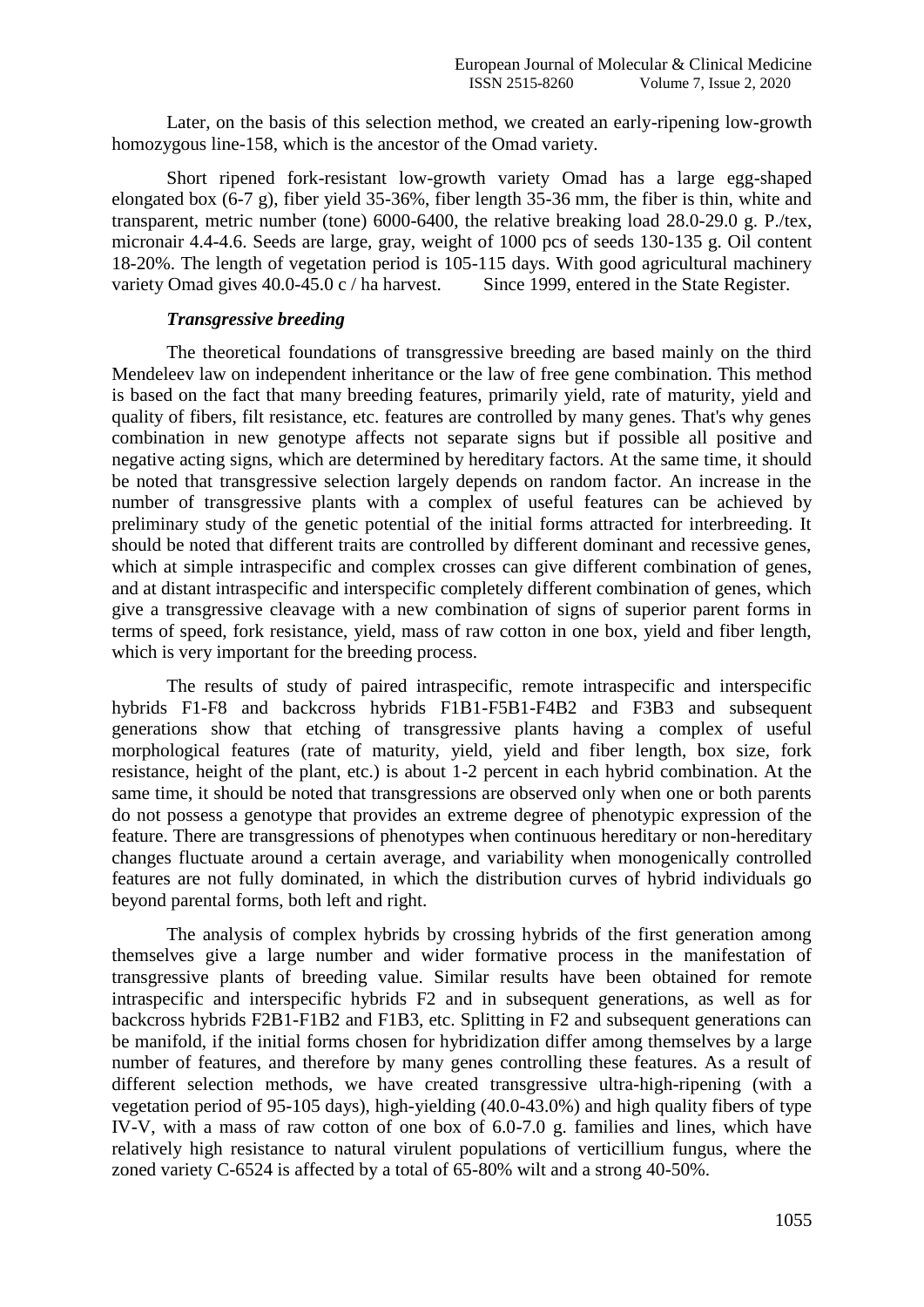In the process of studying hybrid material in biological and breeding nurseries, families were identified that have a high level of fork resistance on a naturally-infected fork background, as well as high rate of maturity, productivity, large boxed, high yield and quality fiber type IV-V, which meets international standards.

The selected families outperform the zoned C-6524 and Namangan-77 varieties in terms of speed and wilt resistance. Thus, for example, in terms of the duration of the growing season, new families are faster than C-6524 varieties by 3-20 days, except for 1123, 1269, 1326 and 1276 families, whose growing season is 116, 117 and 119 days, respectively. The fastest growing families are families 1176, 1325, 1003, 1178, 360 and 365 with a vegetation period of 97-99 days (from 50% of seedlings to 50% of ripening).

Families 1174, 1176, 1325, 1339, 1339, 999, 1274, 1276, 1300, 1326, 1329, 1123, 1132, 1191, 1169, 1280, 370 and 376 have the largest mass of raw cotton, with the sizes of one box equal to 6.3-7.8 g. The largest boxes have families 1269, 1300 and 1326, with the sizes of 7.2 and 7.8 g, respectively. Other families have box sizes ranging from 5.2 to 6.2 g.

New families have high fibre yields from 38.2% to 43.5%. Relatively low fiber yield is observed in 1179, 1178, 1283, 360, 365, 367, 1126, 1330 and 1003 families with fiber yield of 36.2-37.7%. The highest.

# *Convergent Breeding*

Convergent selection (English for Convergent Enhancement) is based on parallel return crosses. In order to give a sign of stability from one variety to the soon-to-ripen, productive one. For this purpose, two series of return (saturating) crosses are conducted in parallel and two new lines are obtained, which differ from each other by a small number of genes obtained from parental forms, as the process of crosses is a recombination of genes controlling a particular feature.

Successful application of convergent selection on resistance to agricultural diseases and pests, on productivity, production quantity and other features is contained in numerous foreign sources with its different variants. For example, using the method of convergent selection in sugar beet it was possible to connect single-seed and high yield, etc. (H. Schmalz, 1973).

Source material for convergent crosses was used:

- Early ripening low-growth line L-158, which has a vegetation period of 108-115 days, plant height of 80-90 cm, fiber yield of 35-36%, fiber length of 35.0-36.0 mm, weight of raw cotton of one box 6.0-7.0 g. L-158 is 20.0-30.0% more resistant than C-6524 in terms of wilt resistance;

- medium-growth, medium-white forilt-tolerant line L-302, which has a vegetation period from sowing to 50% of ripening 126-132 days, plant height 95-100 cm, fiber yield 38.0-39.0%, fiber length 33.0-34.0 mm., the mass of raw cotton of one box 5.5-6.0 g. L-302 line has high field resistance to natural more virulent and aggressive populations of V. dahliaeKleb.

The technique of reception viltostojchivyh, soon ripening, highly productive lines consists that on hybrids of the first generation do return or saturation crosses in two directions:

(a) One group of first generation hybrids is crossed with the mother form;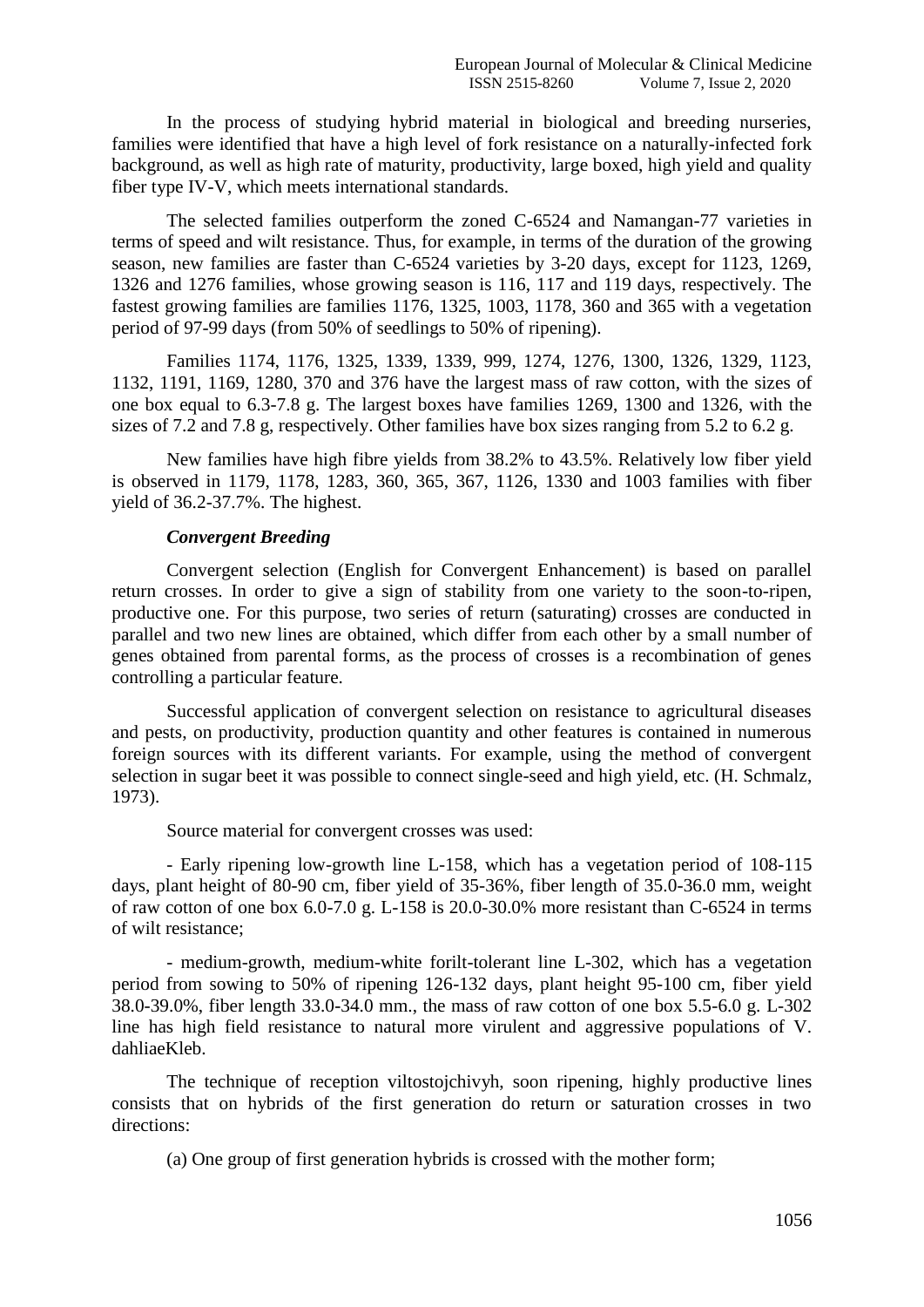(b) Another group of first generation hybrids is crossed with the paternal form.

The number of return crosses or saturating crosses depends on the breeding goal of the breeder and the genetic control of the improving features in the new convergent variety.

Employees of the laboratory of intensive cotton varieties selection carried out convergent crosses in order to increase the silt resistance of L-158 short-lived low-growth line due to L-302 medium-growth line, which has high field resistance to natural virulent and aggressive populations of V. dahliaeKleb.

In this connection, intraspecific crosses were performed to obtain convergent hybrids, where parent forms L-158 and L-302 participate. The obtained seeds of F0 hybrids were divided into two parts. One part of hybrids F1 L-158 x L-302 served as a mother form for backwards crosses with parent form L-158, and the other part for backwards crosses with father form L-302.

The first group:

1) F1B1((F1L-158 x L-302) x L-158.

2) [F3B1(F1L-158 x L-302) x L-158] x L-158

3) F1B2 [F3B1(F1L-158 x L-302) x L-158] x L-158

4) [F3B2(F1 L-158 x L-302) x L-158] x L-158

5) F1B3 [[F3B2 (F1L-158 x L-302) x L-158] x L-158] x L-158

Group two:

1) F1B1(F1L-158 x L-302)x L-302

2) [F3B1(F1L-158 x L-302) x L-302] x L-302

3) F1B2[F3B1(F1L-158 x L-302) x L-302] x L-302

4) [[F3B2(F1 L-158 x L-302) x L-302] x L-302] x L-302

5) F1B3[[F2B2 ([F1L-158 x L-302] x L-302] x L-302

6) group A F3B3 x F3B3 group B

After receiving two parallel backcrosses of F1B1 hybrids, selections were made for backcrosses of F1B1 and F2B1 hybrids in the following years. Where the paternal form is involved, selection was made for the best features of the paternal form L-302, i.e., forilt resistance and other associated features, and where the paternal form is involved in repeated crosses, selection was made for the best features of the maternal form.

On two flat parallel backcrosses of F3B1 hybrid populations, we performed a second backcross with maternal and paternal form. A similar selection of plants was carried out on the obtained backcross hybrids F1B2 and F2B2, as well as on backcross hybrids F1B1 and F2B1. Then a third backcross with the mother and father forms was performed on the levelled backcross hybrid F3B2 populations. On the obtained two parallel backcross hybrids F1B3 and in the following generations F2B3 and F3B3 were selected to obtain two parallel convergent convergent lines, which are the initial forms of convergent fork-resistant, fast maturing, highly productive cotton line L-408. The duration of selection process in this case, from crossing of parental forms to multiplication of L-408 convergent line is more than 12 years. In the process of selection work on L-408 line the variety C-8294 (Gurlen) from hybrid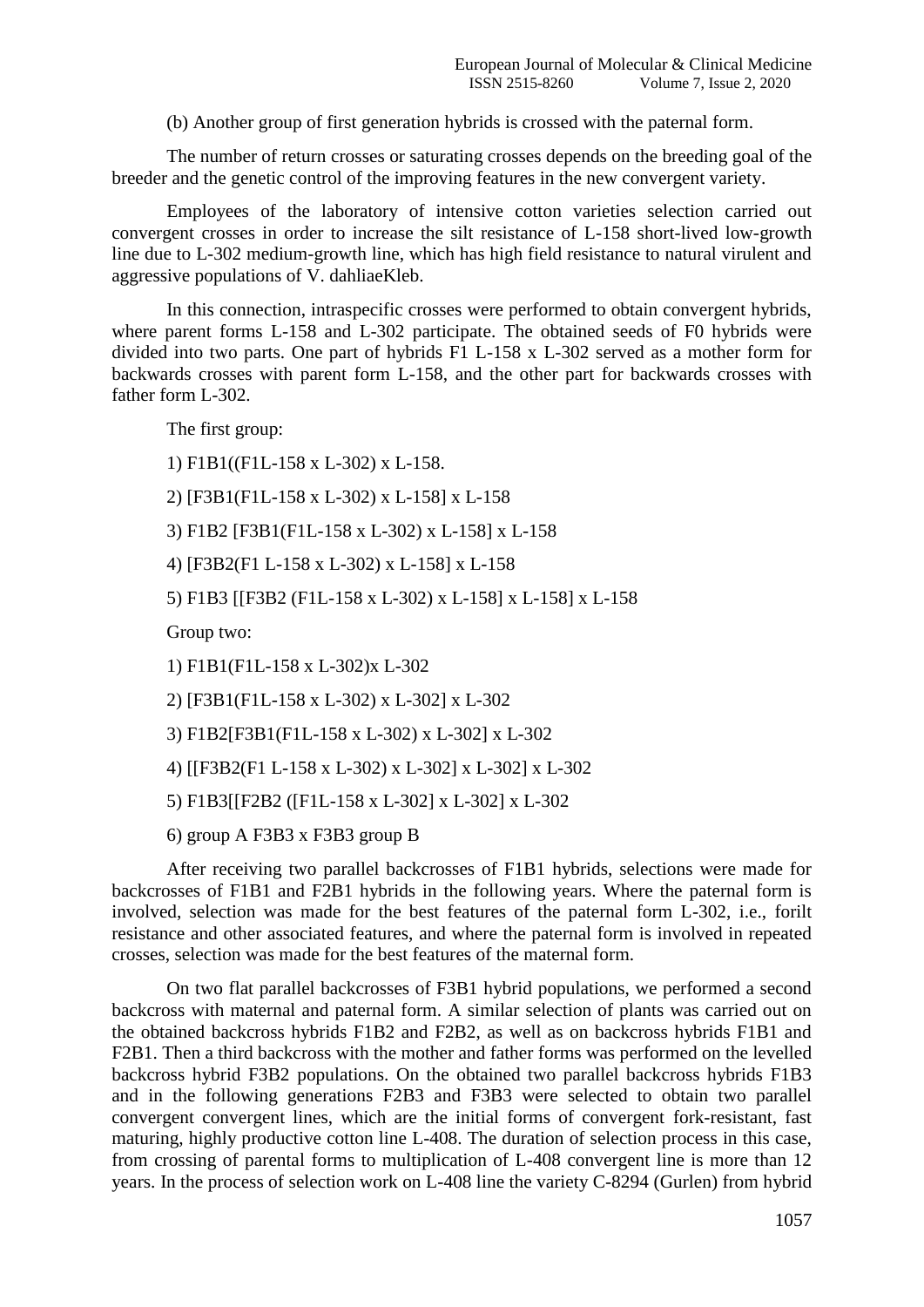combination F3B3 [F3B2 (F1L-158xL-302) x L-158] x L-158) x F3B3 [F3B2 (F1L-158 x L-302) x L-302) x L-302] was created.] The variety has a high rate of maturity (115.0-117.0 days), high yield, with a box size (6.0-6.2 g.), wilt resistance, and a high fiber yield of 37.0- 38.0%, with a fiber length of 33.5-34.0 mm.

In G.V. Gulyaev and V.V.'s opinion. Malchenko (1975) the multiplicity of return or saturating crosses can be 3x-4x-5x-6x and 8 times saturation.

Therefore, we have limited ourselves to three return crosses, as forilt resistance is relatively less polymeric than other morphological features. At the same time, it should be noted that each return crossbreeding should pay attention to keeping the best maternal and paternal traits in the two parallel backcross hybrids, respectively, the adopted scheme of crossing.

The importance of convergent crosses can be judged by the obtained rapid-ripening, fork-resistant line L-408, which has a relatively high field fork-resistance to natural more virulent and aggressive populations of V. dahliae fungus, where the zoned variety C-6524 is affected by 60-80% in total and 40-50% in a strong degree.

The created convergent line L-408 in terms of field resistance to fork exceeds the line L-302. In terms of the duration of the growing season (112-118 days) and the size of the box  $(6.0-6.5 \text{ g})$  is close to the L-158, the yield  $(38.0-39.0\%)$  and fiber quality and height of the plant at the level of L-302. Fiber quality meets the requirements of V-type.

Therefore, on the basis of the results obtained, it can be noted:

- Convergent selection method is the most perspective direction in creation of silt resistant, early maturing, highly productive varieties and lines that will have the best features of both parental forms;

- the multiplicity of return or saturated crosses depends on the breeding goal of the breeder, genetic control of improved features in the new convergent variety. At the same time, it should be noted that with each increase in return crosses the breeding process lengthenes.

## *Conclusions:*

1) Analytical selection depending on the selection method allows to create new highripening, fork resistant, highly productive varieties of cotton, which will have a high yield and quality fiber type IV-V.

2) Transgressive selection is somewhat narrowed in paired crosses, when parental forms differ greatly in geographical origin, in genetic control of traits, especially yield, rapid maturity, yield and fiber length, etc. traits that are controlled by several or many genes.

(3) The greatest success in transgressive breeding is achieved in return or saturated crosses, as well as in complex hybridization through repeated crosses of F1 hybrids for the genetic enrichment of transgressive offspring.

4. The method of convergent selection is the most promising direction in the creation of silt-tolerant, early maturing, highly productive varieties and lines that will have the best features of both parental forms;

5. The frequency of return or saturated crosses depends on the breeding goal of the breeder, genetic control of improved features in the new convergent variety. At the same